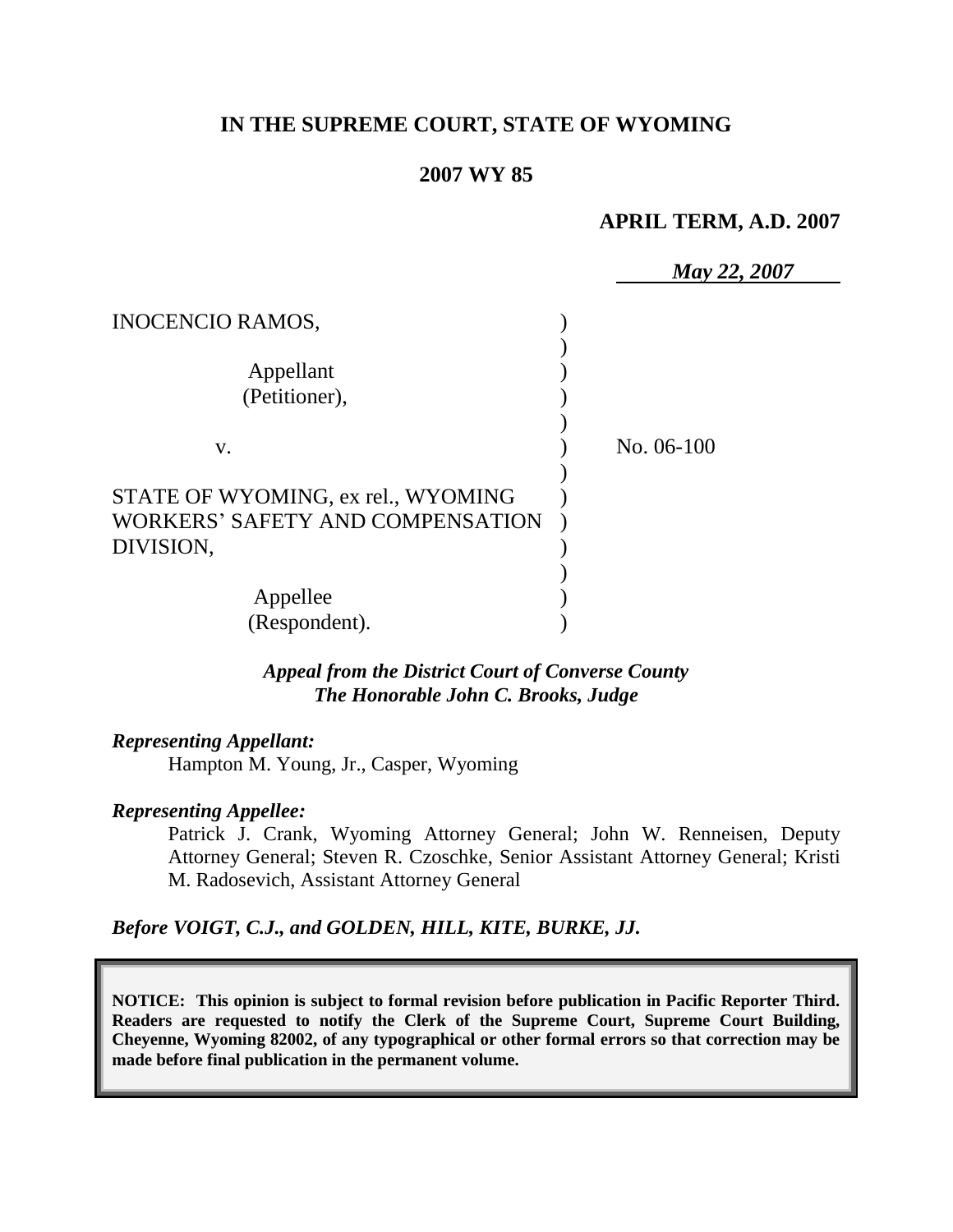#### **GOLDEN**, Justice.

[¶1] Over ten years before Inocencio Ramos sustained facial bone fractures in a workrelated accident on August 26, 2003, as an employee of Knighten Well Service, he had periodontal disease and had been advised by a dentist to have his teeth extracted and replaced with dentures, but he had decided not to do so. Following his work-related injury, he was evaluated by another dentist for chronic jaw pain and had his teeth extracted and replaced with dentures to relieve that pain. The Wyoming Workers' Compensation Division (Division) denied payment of three bills totaling \$2,470.00 for that dental treatment; Mr. Ramos requested a hearing; and, after the hearing, the Office of Administrative Hearings (OAH) hearing examiner upheld the Division's denial. The district court affirmed the hearing examiner's decision.

[¶2] On appeal, Mr. Ramos contends that the hearing examiner's decision was arbitrary and capricious and not in accordance with the law as it failed to consider whether the work-related injury combined with the preexisting periodontal disease necessitated the dental treatment for which compensation was sought. Responding to those contentions, the Division asserts that substantial evidence supports the hearing examiner's decision that the dental treatment in question was necessitated by Mr. Ramos' preexisting periodontal disease, not the work-related injury.

[¶3] Applying the arbitrary and capricious standard of review, we hold that the hearing examiner's decision must be reversed, that Mr. Ramos proved by a preponderance of the evidence that his work-related injury combined with his preexisting periodontal disease necessitated the dental treatment in question, and that this case is remanded with instructions that the hearing examiner's order be vacated and a new order be entered awarding payment of the dental bills in question.

# **FACTS**

# **I.** *Procedural History*

[¶4] On September 4, 2003, Mr. Ramos filed an injury report with the Division in which he reported he sustained injury to his face and jaw on August 26, 2003, when a work tool struck him on the right side of his face while working for Knighten Well Service. The Division paid for medical treatment related to this injury. On May 14, 2004, the Division received three bills totaling \$2,470.00 from Dr. Arnie G. Sybrant for teeth extractions and dentures replacement he performed on Mr. Ramos in April and May 2004. On June 8, 2004, the Division issued three Final Determination letters to Dr. Sybrant in which it denied payment of those bills for the reason that the dental services were not related to the August 26, 2003, work-related injury. On June 10, 2004, Mr.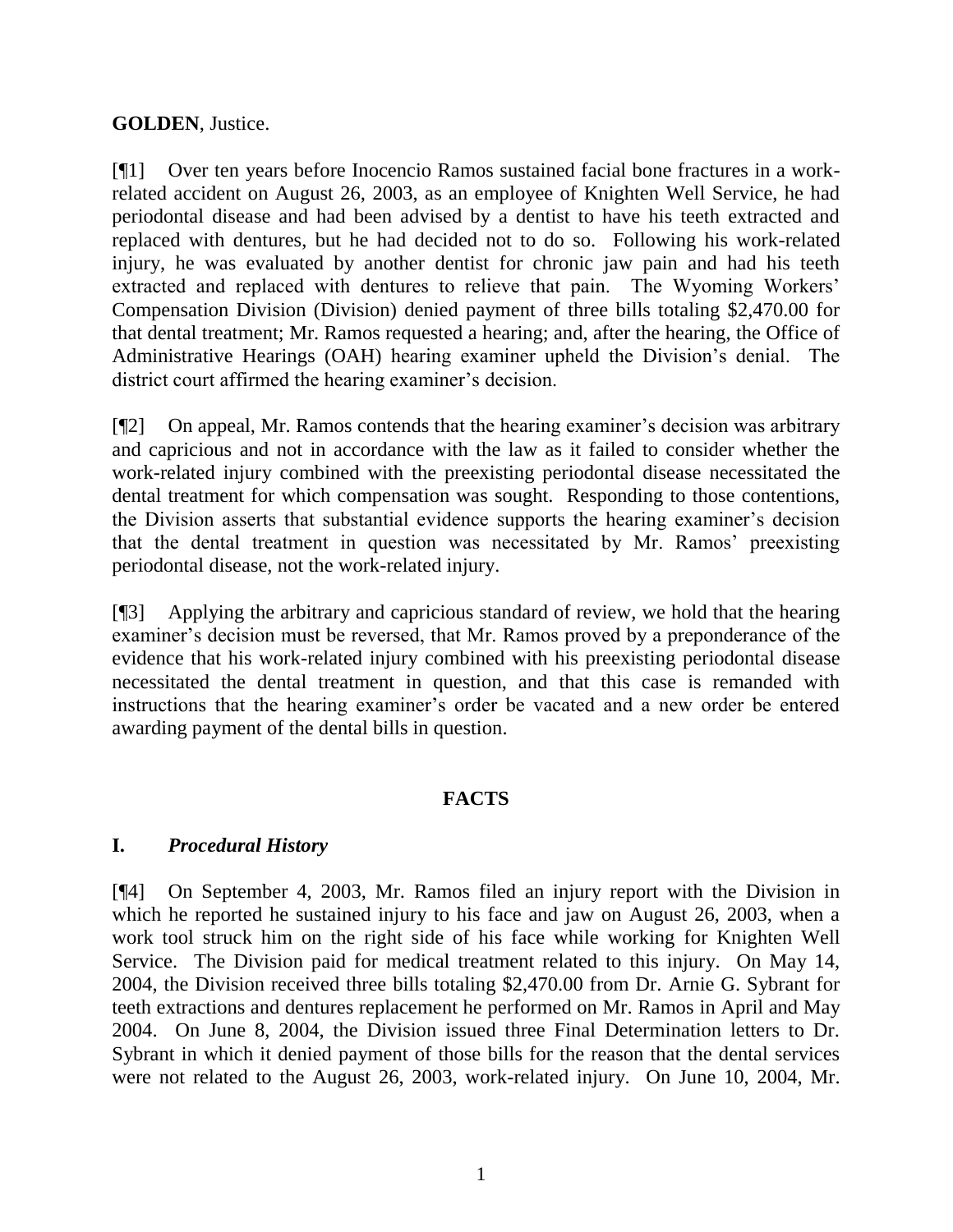Ramos requested a contested case hearing, and two weeks later the Division referred the case to the OAH. On December 9, 2004, the hearing examiner conducted the hearing.

[¶5] At the outset of the hearing, the hearing examiner explained that both Mr. Ramos and the Division had the same or similar exhibits which included Dr. Sybrant's notes and records and the Division's denial letters; the hearing examiner admitted these exhibits into evidence without objection. Mr. Ramos' counsel made an opening statement and the Division's counsel waived opening statement. Mr. Ramos' counsel presented three witnesses, namely, Dr. Sybrant, Mrs. Ramos, and Mr. Ramos, and the Division's counsel cross-examined them. Following the presentation of Mr. Ramos' evidence, the Division's counsel moved for a directed verdict, which the hearing examiner denied. The Division did not present any witnesses. The hearing examiner declared the evidence closed and invited counsel's closing arguments. Mr. Ramos' counsel made no closing argument, having previously argued against the Division's motion for directed verdict. The Division's counsel made a closing argument, after which the hearing examiner took the matter under advisement. On January 5, 2005, the hearing examiner issued his decision in the form of an order denying payment for Dr. Sybrant's three bills, finding and concluding that Mr. Ramos had not proven that his work-related injury caused the need for Dr. Sybrant's dental treatment and that the need for that dental treatment was Mr. Ramos' preexisting periodontal disease which had been diagnosed a decade before the work-related injury.

[¶6] On February 24, 2006, the district court affirmed the hearing examiner's order, determining that substantial evidence supported that order. Mr. Ramos timely filed his notice of appeal.

# **II.** *Hearing Facts*

[¶7] About ten years before Mr. Ramos sustained the work-related facial injuries working for Knighten Well Service, Mr. Ramos was told by a dentist named Dr. Mathisen that he needed to have all of his teeth removed because he had advanced periodontal disease. Dr. Sybrant testified that periodontal disease is the result of the buildup of bacterial plaque on the surface of the teeth which, over time, causes degeneration of the soft gum tissues around the teeth and eventually loss of the bone structures that support the teeth; in the advanced stages, the teeth become abscessed because there is so much infection from the bacteria around them, and, at that point, once the teeth have lost a substantial amount of bone, the only treatment for it is to have the teeth removed. According to Dr. Sybrant, the cause of the disease is lack of good home care and regular professional care.

[¶8] According to Mr. Ramos, in the years between Dr. Mathisen's advice and the work accident some of his teeth were loose and fell out, his jaw structure was normal, he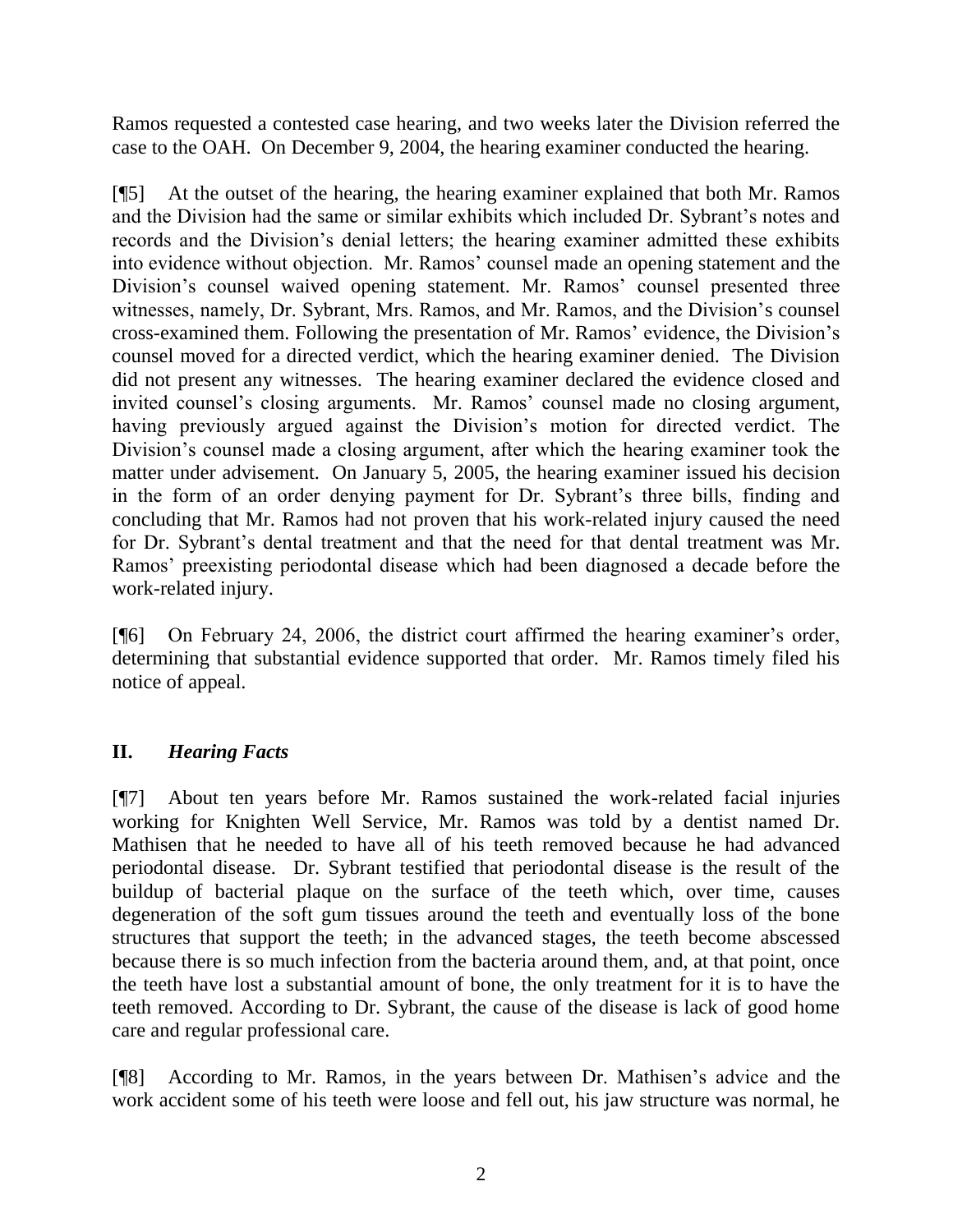had no difficulty eating, and he had no problems being able to open his mouth. According to Mrs. Ramos, before the work accident her husband had some loose teeth and had no problem eating steak or jerky, he had no problem talking, and rarely had headaches.

[¶9] On August 26, 2003, while working for Knighten Well Service, Mr. Ramos was using a pipe wrench and cheater bar when the pipe wrench slipped and the cheater bar struck him in the face. Mr. Ramos' injuries were a depressed fracture of the right zygoma with an undisplaced fracture of the zygomatic arch and a blowout of the orbit along the neurovascular canal. Mrs. Ramos testified that the work accident broke the right side of her husband's face in six places under the eye socket, down the cheekbone, down toward the jaw and a plate was put in to pull the bone together. According to Mrs. Ramos, right after her husband's work accident, he could not open his mouth far enough to see inside and he could only eat soft "liquidy" foods; his problem with eating was he could not open his jaw; it was a jaw problem, not a teeth problem. She testified her husband had severe pain in his face and jaw on the right side. According to Mr. Ramos, after the work accident he was unable to open his jaw and talk well and was having pain in his jaw.

[¶10] Dr. Joseph Vigneri surgically repaired Mr. Ramos' facial injuries, and the Division paid for that medical treatment. On January 20, 2004, Dr. Vigneri referred Mr. Ramos to Dr. Sybrant for evaluation of the chronic pain that Mr. Ramos was experiencing on the right side of his face. Dr. Sybrant's notes of his examination of Mr. Ramos on that initial visit reveal in pertinent part:

> . . . can't open mouth & has pain all the time upper right side teeth. Can't push on face tender under eye. Constant headaches on right side, feels sick all the time, dizzy but goes away. Advised patient to stop chewing gum . . . . Missing teeth #24-26, 17-19, 13, 9 & 10. MSO = 23.8 mm. Pt. needs teeth stabilized before anything could be done. Several loose teeth . . . . Patient has advance perio, all teeth mobile . . . . Good reason to suspect that he has pain due to periodontal abscesses. Possible that if dentures can be made with his limited MSO, it could alleviate a lot of his pain. Pt. told to chew gum as therapy. I told him to stop due to perio as well as TMJ symptoms. Dental conditions must be dealt with first then see what can be done about limited opening ability & TMJ symptoms.

On January 28, 2004, Dr. Sybrant wrote to the Division outlining the problems and possible treatment alternatives for Mr. Ramos. In pertinent part, Dr. Sybrant wrote: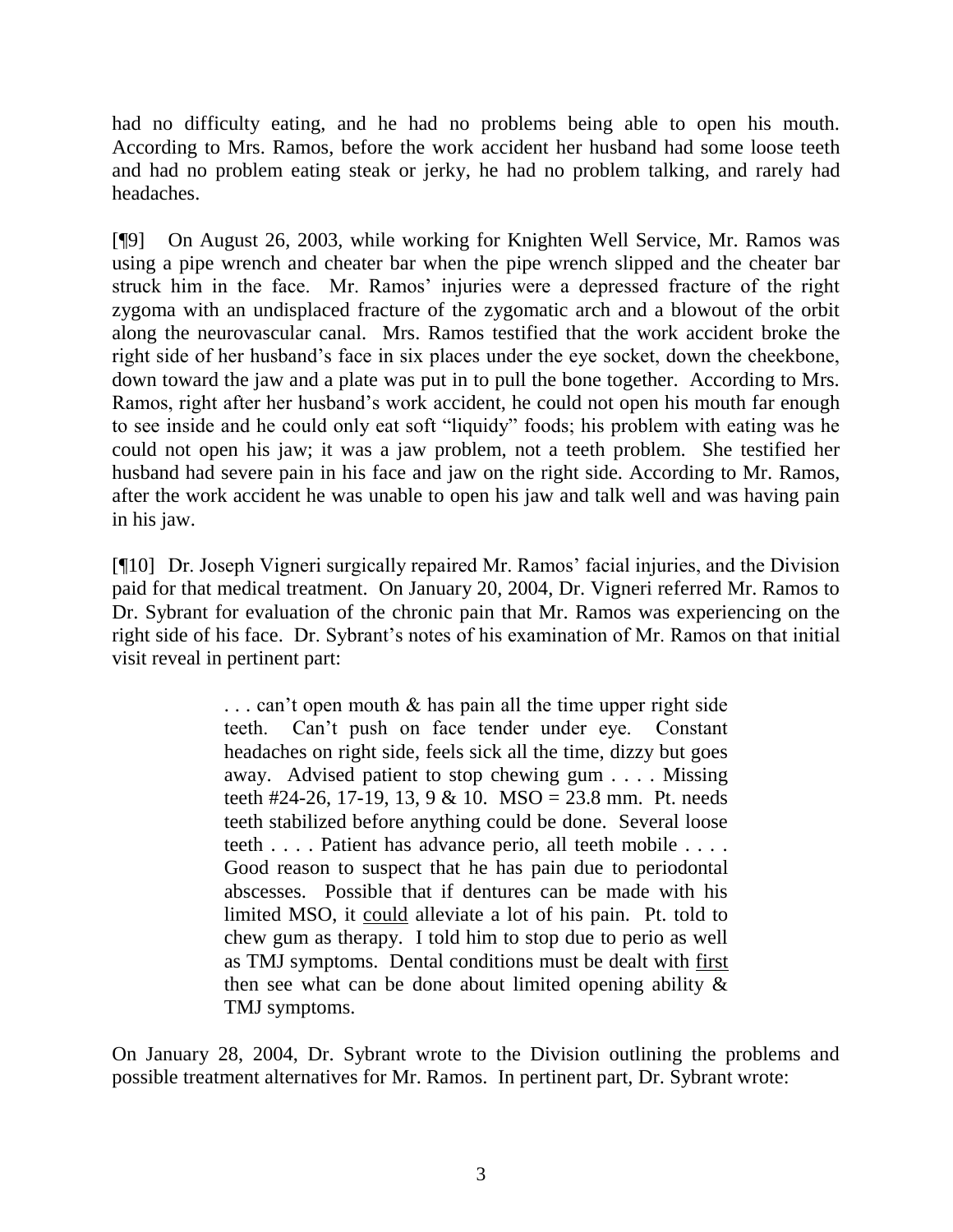I explained to Mr. Ramos how temporomandibular dysfunction (TMD) is treated but in his case there are other factors that must be considered.

In order to treat any TMD, a stable intraoral environment is required. In this case, it appears Mr. Ramos will require serial extraction of his teeth and fabrication of dentures. He was informed by his former dentist, over ten years ago, that he needed to have all of his teeth removed due to advanced periodontal disease. Treatment for TMD entails careful determination of the proper bite relationship. I hope to determine the best bite for correction of Mr. Ramos TMD symptoms and incorporate that into the immediate dentures. The result should be a correction for his dental problems as well as stabilization of his TMD symptoms.

There is also the possibility that his pain is partially due to the infection from the periodontal disease. Removal of his remaining teeth could alleviate a significant portion of his pain symptoms.

Initially, I need to do a Panoramic Radiograph. This xray will be necessary for both dental and TMD treatment. The xray plus a dental examination will determine the extent of his periodontal disease. At that point the best solution will be prescribed. In stabilization of the stomatognathic relationship can be obtained concomitant with the fabrication of full dentures, then the patient could possibly be treated with less time and effort.

[¶11] At the contested case hearing, both Mr. Ramos' counsel and the Division's counsel questioned Dr. Sybrant. On direct examination by Mr. Ramos' counsel, Dr. Sybrant explained Dr. Vigneri's referral for pain evaluation, recounted Mr. Ramos' significant advanced periodontal disease, and commented on Mr. Ramos' limited ability to open his jaw and the pain associated with his effort to open his mouth. When asked if Mr. Ramos' headaches could have been the result of an unstable jaw, Dr. Sybrant answered:

> I think that a lot of the pain he was going through, the physical pain, was from the infection from the periodontal disease. Normally that will cause a lot of pain in the facial area, simply because there is so much infection.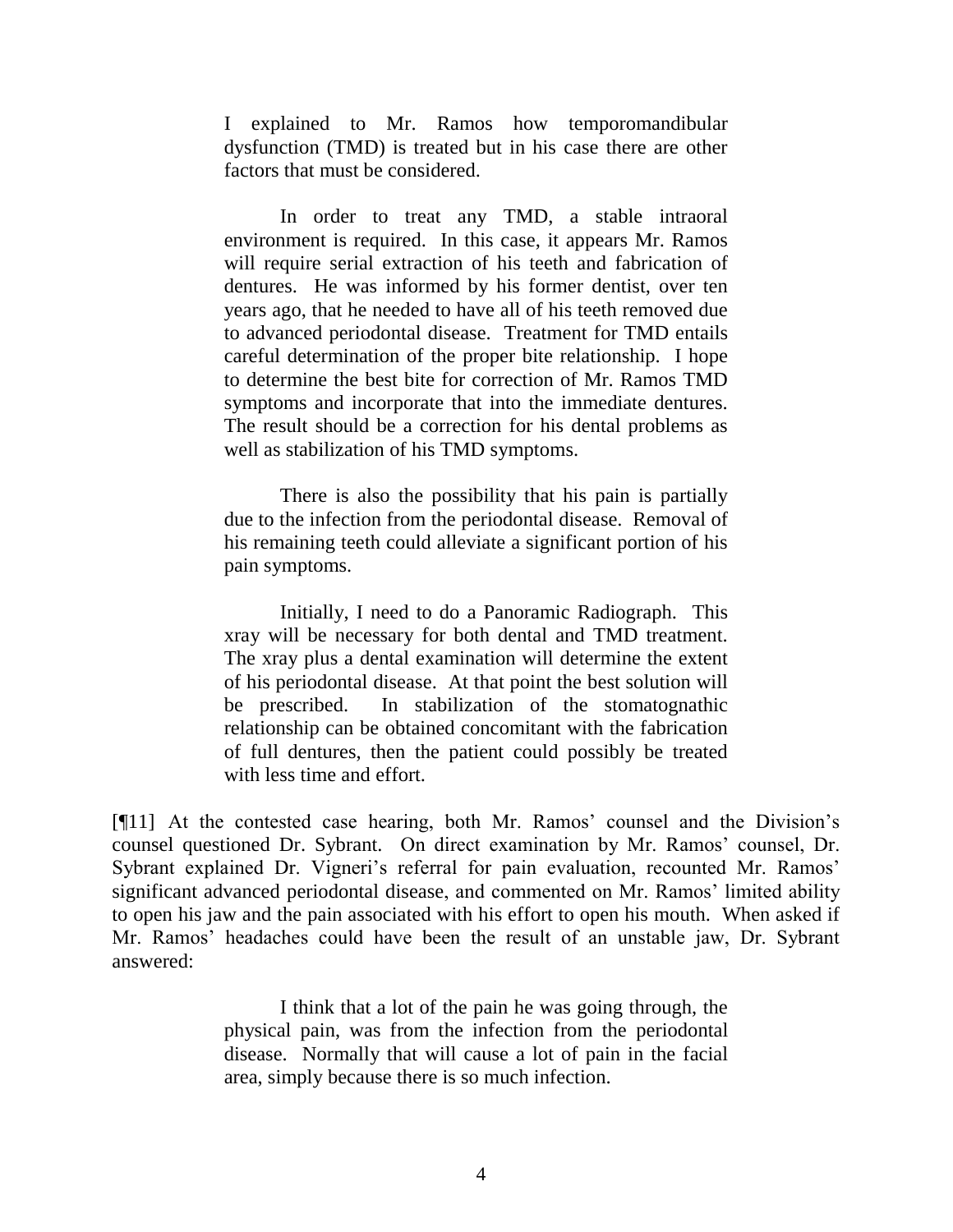His symptoms were somewhat limited to the righthand side of his face, where apparently he had had some damage. But at the same time, I have no reason to believe that the advanced periodontal condition would not at least be a contributing factor in how much discomfort he was going through.

When asked whether, as a medical probability, the facial injury could have increased the pain with the periodontal disease, Dr. Sybrant answered:

> From what I can determine, he had a rather substantial injury, which was apparently repaired by Dr. Vigneri. That could have triggered the infection to become worse in these areas, because he had to have the surgery.

\* \* \* \*

The periodontal disease is obviously connected very closely to the bones and areas where he was having the surgery done, and it could have just kind of stirred everything up at that point and made it a lot worse for him suddenly. The problem was there before, but that may have set it off and caused it to become more of a problem.

When asked in cross-examination by the Division's counsel if it would be speculating to say that the work accident caused "more of this problem" (referring to advanced periodontal disease), Dr. Sybrant answered:

> I think I would have to say yes to that. My opinion was, I wanted to treat his dental problems, because we had no choice but to do that before we could even go on.

\* \* \* \*

We had to get a stable dental environment before we could even consider doing anything as far as evaluating the jaw situation.

Q. [Division's counsel] And he didn't have a stable dental environment even before the accident, did he?

A. Not [at] that point. The hope was . . . to be able to correct both simultaneously. The hope was to thereby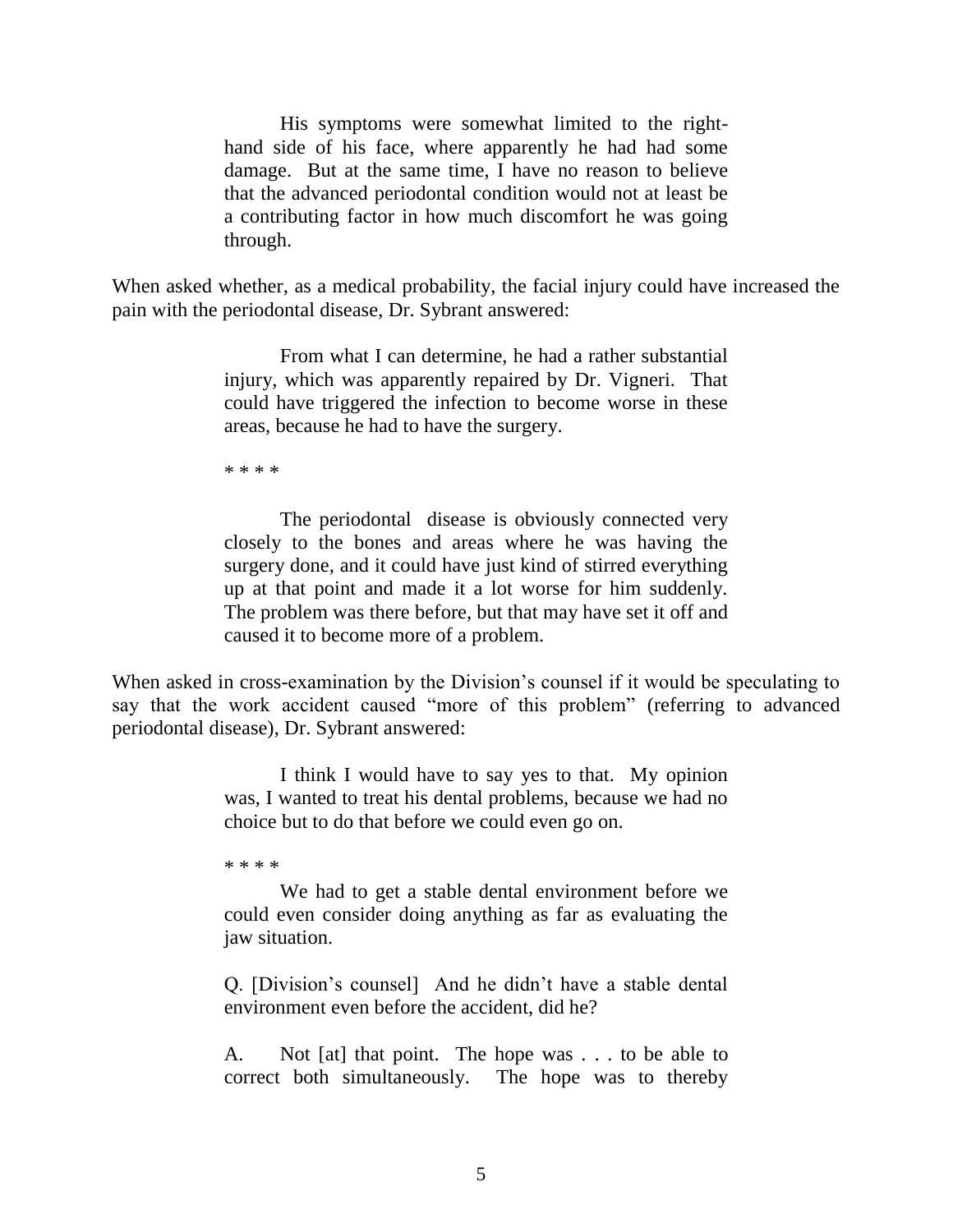stabilize the jaw, give more support for the jaw joint mechanism where he was getting a lot of pain.

Q. But this pre-existing periodontal disease was going to require him to have his teeth removed—

A. Yes.

Q. --which should actually have been done years before?

A. That was recommended to him in the past, yes.

On redirect examination by Mr. Ramos' counsel, this exchange followed:

Q. [Mr. Ramos' counsel] Could you have treated him for the jaw injury without treating him for the periodontal disease?

A. No.

Q. And when you say both problems, by replacing the dentures will cure both problems, you mean it would also help with the joint problem in allowing him to open his mouth?

A. Yes. My determination was that, because he had the – such amount of loose teeth in his mouth, that when the denture was made it gave him a more stable bite structure. That was going to take stress off this area where he had damage in the joint area on the right upper side. And my hope was, in the process of taking care of the teeth  $-$  which had to be replaced, anyway – that would give more joint stability, and thereby take stress off the mechanism where he had the injury.

[¶12] Mr. Ramos testified that, because of Dr. Sybrant's dental treatment, he feels pretty good and can eat. Mrs. Ramos testified that, after Dr. Sybrant's dental work, her husband's face and jaw didn't hurt as much, his headaches were less, he can eat most any food except jerky, and he has no problem opening his mouth and chewing.

[¶13] After the Ramoses testified, the Division moved for a directed verdict, arguing Mr. Ramos had failed to prove that the work accident materially aggravated the preexisting advanced periodontal disease. In response to that motion, Mr. Ramos' counsel conceded the existence of the preexisting disease but asserted that it was not the cause of his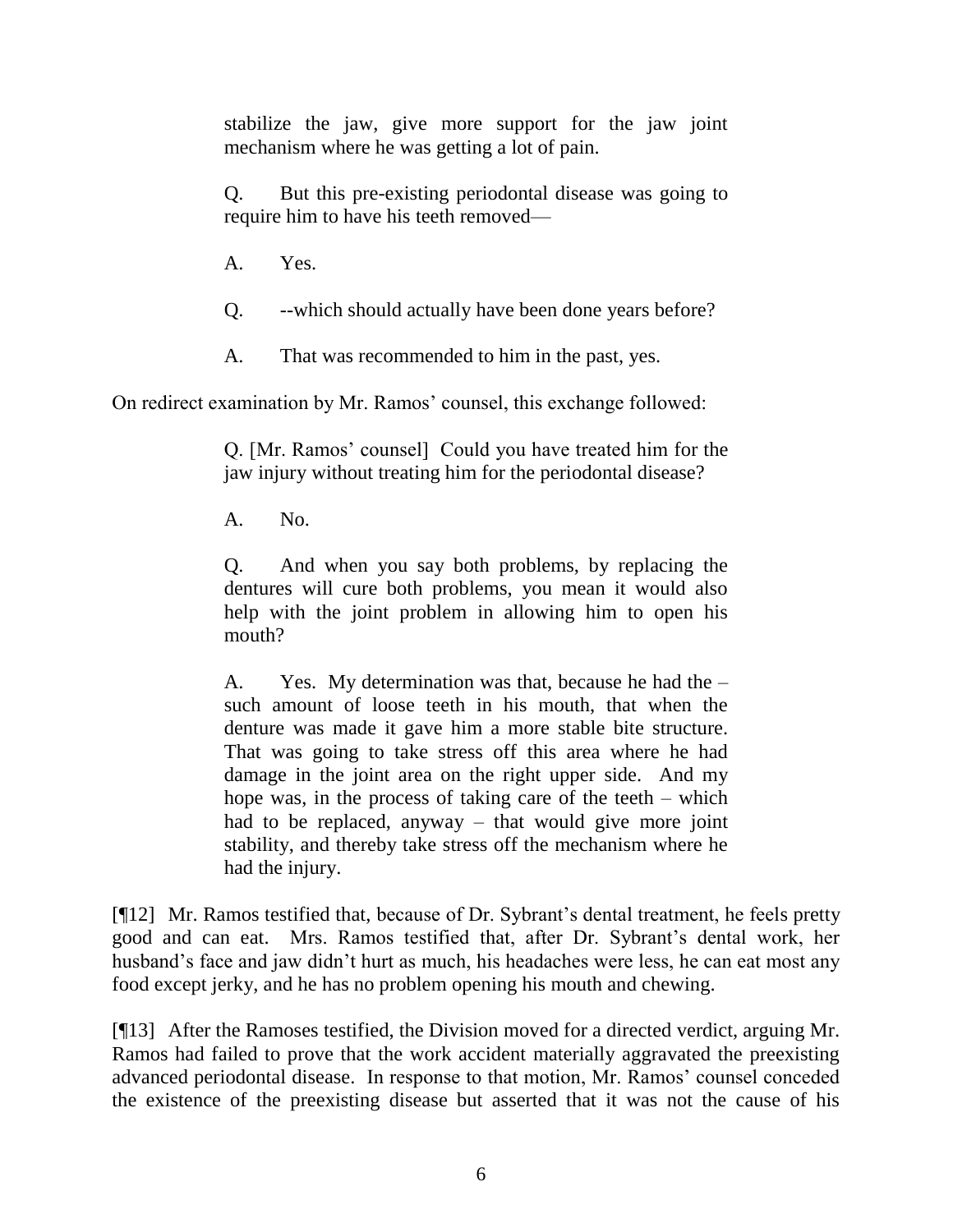inability to open and close his mouth and if he had not had his jaw stabilized with Dr. Sybrant's dental treatment he would not have been able to open and close his mouth. In conclusion, Mr. Ramos' counsel stated a material aggravation existed and it was "a combination of both the periodontal disease and the accident which would create the TMJ or the TMD in this case."

[¶14] The hearing examiner denied the Division's motion for directed verdict; the Division did not present witnesses; the hearing examiner declared the evidence closed and asked for any additional closing statements. Mr. Ramos' counsel declined additional remarks; the Division's counsel reiterated its position, adding that Dr. Sybrant testified it would be speculating to say there was a material aggravation. The Division's counsel concluded, saying there was no question Mr. Ramos had a jaw problem where he could not open his mouth, that was different than removal of his teeth and periodontal disease, and the Division was not obligated to pay for the dental work that had always been needed.

[¶15] The hearing examiner took the matter under advisement and closed the hearing. On January 5, 2005, the hearing examiner issued its order denying payment of Dr. Sybrant's dental bills. Of the order's nine findings-of-fact paragraphs, paragraphs eight and nine are the focus of Mr. Ramos' appeal. They read:

> 8. Dr. Sybrant testified APD [advanced periodontal disease] affects the entire mouth. Dr. Sybrant also testified he believed Ramos' continued mouth pain was more associated with the APD than with the work injury. Dr. Sybrant testified Ramos had needed the complete teeth extraction for several years prior to the August 26, 2003 injury. Finally, Dr. Sybrant testified he would be speculating to conclude the August 26, 2003 work-related injury caused the need for Ramos to finally have his teeth removed and dentures fitted.

> 9. While this Office is sympathetic to Ramos' situation, this Office cannot find Ramos has proven, by a preponderance of the evidence, his August 26, 2003 work injured [sic] caused the need for his teeth extractions and denture fabrication. This Office finds Ramos' need for the extractions and dentures was a preexisting condition which was diagnosed more than a decade before the work injury. Ramos' own dentist admitted the APD was not caused by the work injury and to even associate Ramos' mouth pain with the accident would be mere speculation. Thus, this Office must find the Division's June 8, 2004 Final Determinations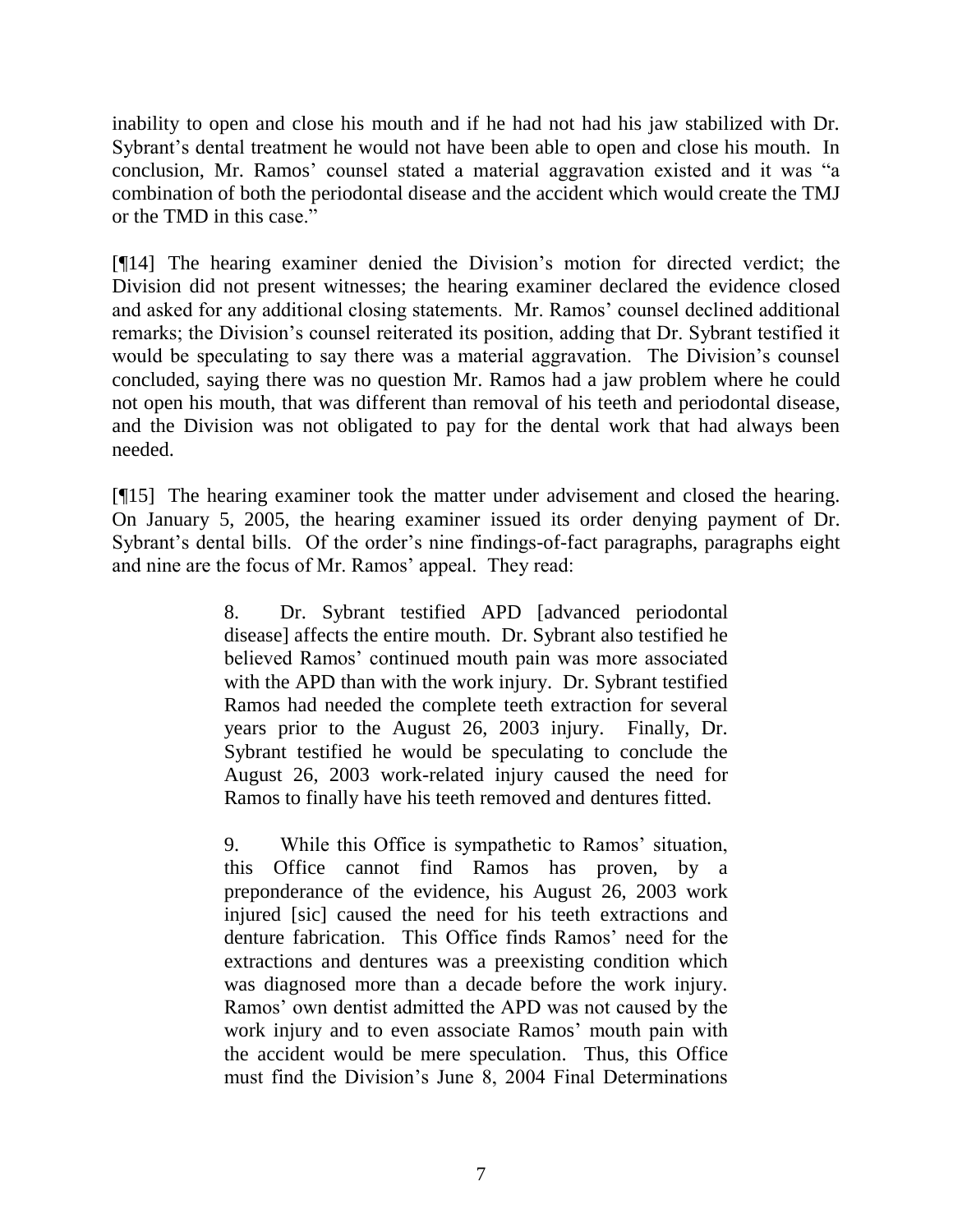denying coverage for the extractions and dentures must be upheld.

Of the order's seven conclusions-of-law paragraphs, paragraph seven, which is identical to paragraph nine of the findings of fact, is the focus of Mr. Ramos' appeal.

# **STANDARD OF REVIEW**

[¶16] The principles of this Court's standard of review of a hearing examiner's order in a contested case are well-known:

1. The scope of our view is governed by Wyo. Stat. Ann. § 16-3-114(c) (LexisNexis 2005).

2. We review the order as if it came directly to us from the hearing examiner, giving no deference to the district court's decision on the petition for review; we review the hearing examiner's conclusions of law de novo. *State of Wyoming ex rel. Wyoming Workers' Comp. Div. v. Slaymaker*, 2007 WY 65, ¶¶ 9, 11, 156 P.3d 977, 980-81 (Wyo. 2007).

3. Where the record is clear that only the party with the burden of proof submitted evidence in the contested case hearing and that party did not ultimately prevail, as in Mr. Ramos' case, the arbitrary or capricious standard governs the judicial review of the hearing examiner's order. *Newman v. State of Wyoming ex rel. Wyoming Workers' Comp. Div.*, 2002 WY 91, ¶ 22, 49 P.3d 163, 171 (Wyo. 2002).

4. Applying the arbitrary or capricious standard, we review the entire record to determine whether the hearing examiner reasonably could have made his findings and order based upon all the evidence before him; a non-exhaustive list of examples of agency decisions reflecting arbitrary or capricious action includes an agency's internally inconsistent findings of fact and conclusions of law, entering incomplete findings of fact, or failing to provide findings of fact or conclusions of law. *Newman*, ¶¶ 19-23, 49 P.3d at 170-72.

# **DISCUSSION**

[¶17] The principles governing a claimant's burden of proof are well known:

In order to be eligible to receive worker's compensation benefits, a claimant must have sustained an "injury" as defined by Wyo. Stat. Ann.  $\S$  27-14-102(a)(xi) (LexisNexis 2001). "'Injury' means any harmful change in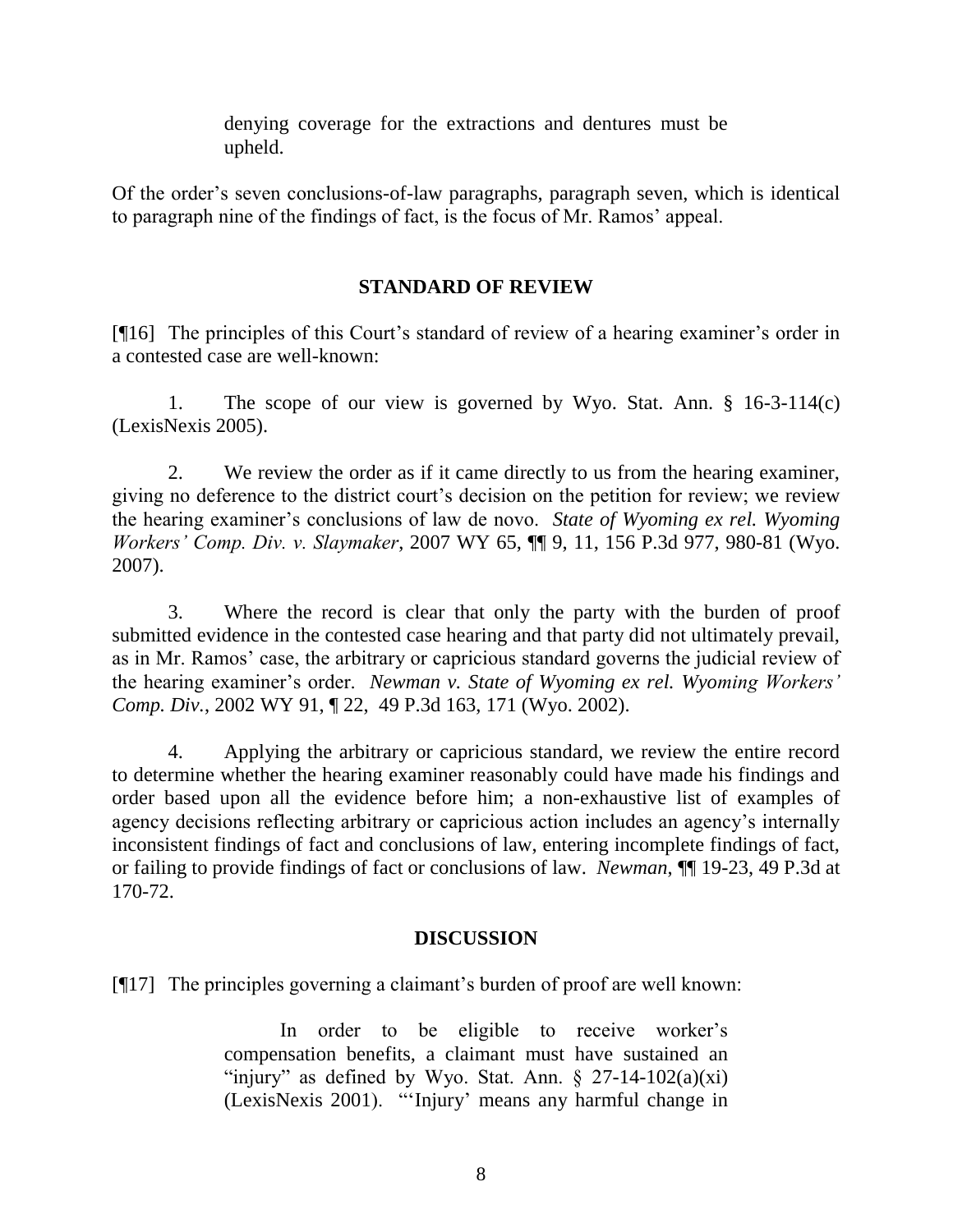the human organism other than normal aging . . . arising out of and in the course of employment while at work. . . ." To demonstrate that an injury arose out of the course of employment, the claimant must establish a causal connection between the work-related incident and the injury. *Hanks v. City of Casper,* 2001 WY 4, ¶ 6, 16 P.3d 710, 711 (Wyo. 2001). The claimant bears the burden of proving this causal connection by a preponderance of the evidence. *Clark v. State ex rel. Wyoming Workers' Safety and Compensation Div.*, 2001 WY 132, ¶ 19, 36 P.3d 1145, 1150 (Wyo. 2001). "A 'preponderence of the evidence' is defined as 'proof which leads the trier of fact to find that the existence of the contested fact is more probable than its non-existence." *Matter of Worker's Compensation Claim of Thornberg*, 913 P.2d 863, 866 (Wyo. 1996) (quoting *Scherling v. Kilgore*, 599 P.2d 1352, 1359 (Wyo. 1979)).

*Anastos v. General Chemical Soda Ash*, 2005 WY 122, ¶ 20, 120 P.3d 658, 665-66 (Wyo. 2005).

> "Injury," as the term is defined in Wyo. Stat. Ann.  $\S$  27-14-102(a)(xi) (LexisNexis 2003) of the Wyoming Workers' Compensation Act, does not include any injury or condition preexisting at the time employment begins with the employer against whom a claim is made. However, "in Wyoming an employer takes the employee as he finds him." *Lindbloom v. Teton International*, 684 P.2d 1388, 1389 (Wyo. 1984). If an employee suffers from a preexisting condition, that employee may still recover if his employment substantially or materially aggravates that condition. *Id.* In *Lindbloom*, we cited with approval the widely accepted treatise, Larson's Workmen's Compensation Law, for the proposition that:

> > ―Preexisting disease or infirmity of the employee does not disqualify a claim under the 'arising out of employment' requirement if the employment aggravated, accelerated, or combined with the disease or infirmity to produce the death or disability for which compensation is sought."

1 Larson's Workmen's Compensation Law, § 12.20, p. 273- 276. Larson goes on to say: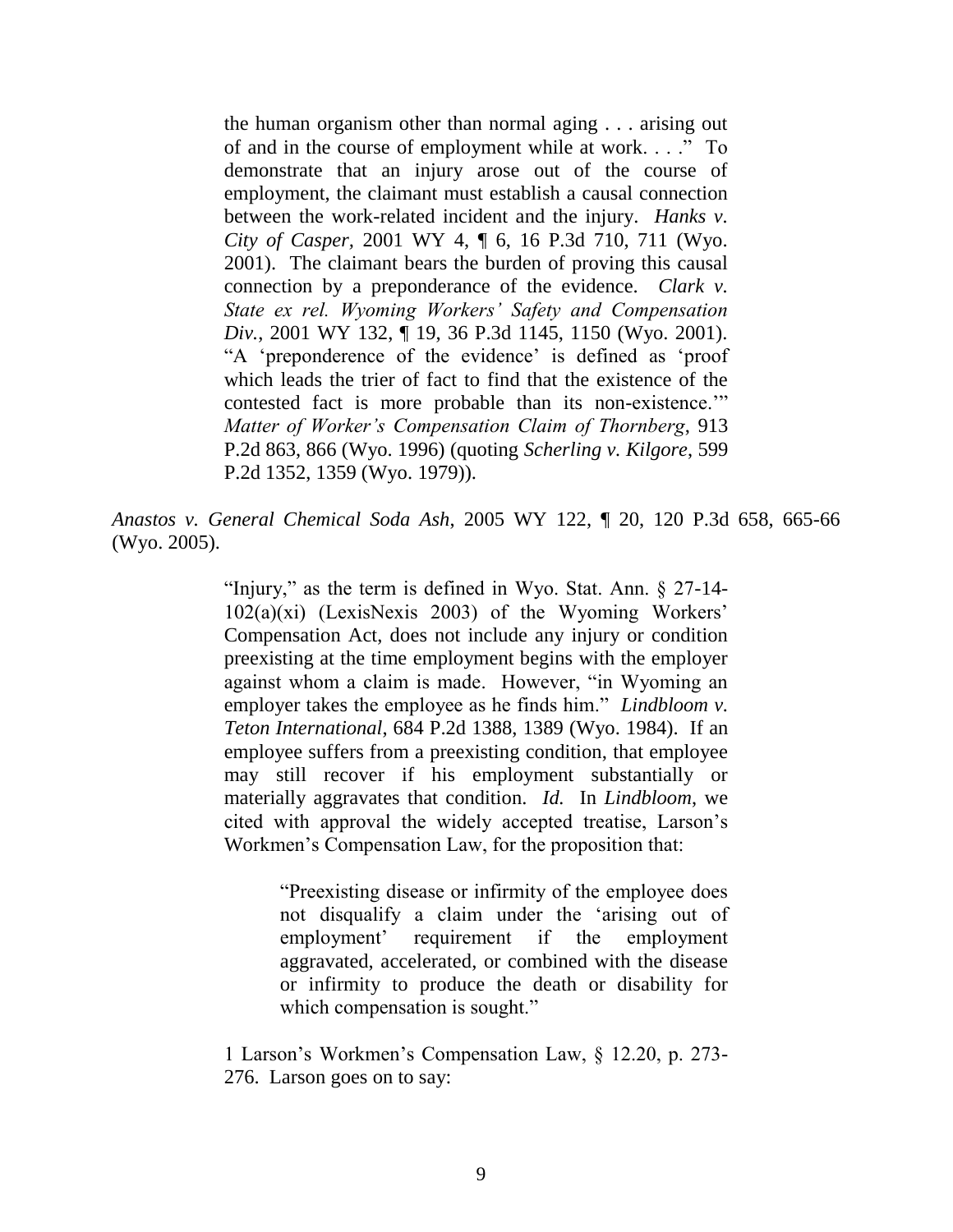―Since the rule of law stated at the beginning of this section is so widely accepted, in practice most of the problems in this area are medical rather than legal. \* \* \* \* It will be found then that denials of compensation in this category are almost entirely the result of holdings that the evidence did not support a finding that the employment contributed to the final result. Whether the employment aggravated, accelerated, or combined with the internal weakness or disease to produce the disability is a question of fact, not law, and a finding of fact on this point . . . based on any medical testimony . . . will not be disturbed on appeal."

*Id.*, § 12.20, p. 313-16.

*Boyce v. State ex rel. Wyoming Workers' Safety & Comp. Div.*, 2005 WY 9, ¶ 10, 105 P.3d 451, 454-55 (Wyo. 2005).

[¶18] Expert opinion testimony ordinarily will be required to establish the link between the employee's work activity or injury and the preexisting disease or condition; the expert need not state with specificity that the work activities or injury materially or substantially aggravated, accelerated, or combined with the preexisting disease or condition to necessitate the medical treatment for which compensation is sought; and the expert need not apportion between the work activity or injury and the preexisting disease or condition; the relative contribution of the work activity or injury and the preexisting disease or condition is not weighed. *Boyce*, ¶¶ 11, 16, 105 P.3d at 455, 456.

[¶19] Mr. Ramos does not challenge the findings of fact that he had long-standing periodontal disease and had elected years before his work-related injury not to have his teeth extracted and replaced with dentures. Rather, he does challenge those findings of fact in paragraphs 8 and 9 of the hearing examiner's decision which state:

-- Dr. Sybrant testified he believed Mr. Ramos' continued mouth pain was more associated with the APD than with the work injury;

-- Dr. Sybrant testified he would be speculating to conclude the August 26, 2003, work-related injury caused the need for Mr. Ramos to finally have his teeth removed and dentures fitted;

-- Mr. Ramos' own dentist admitted that to even associate Mr. Ramos' mouth pain with the accident would be mere speculation.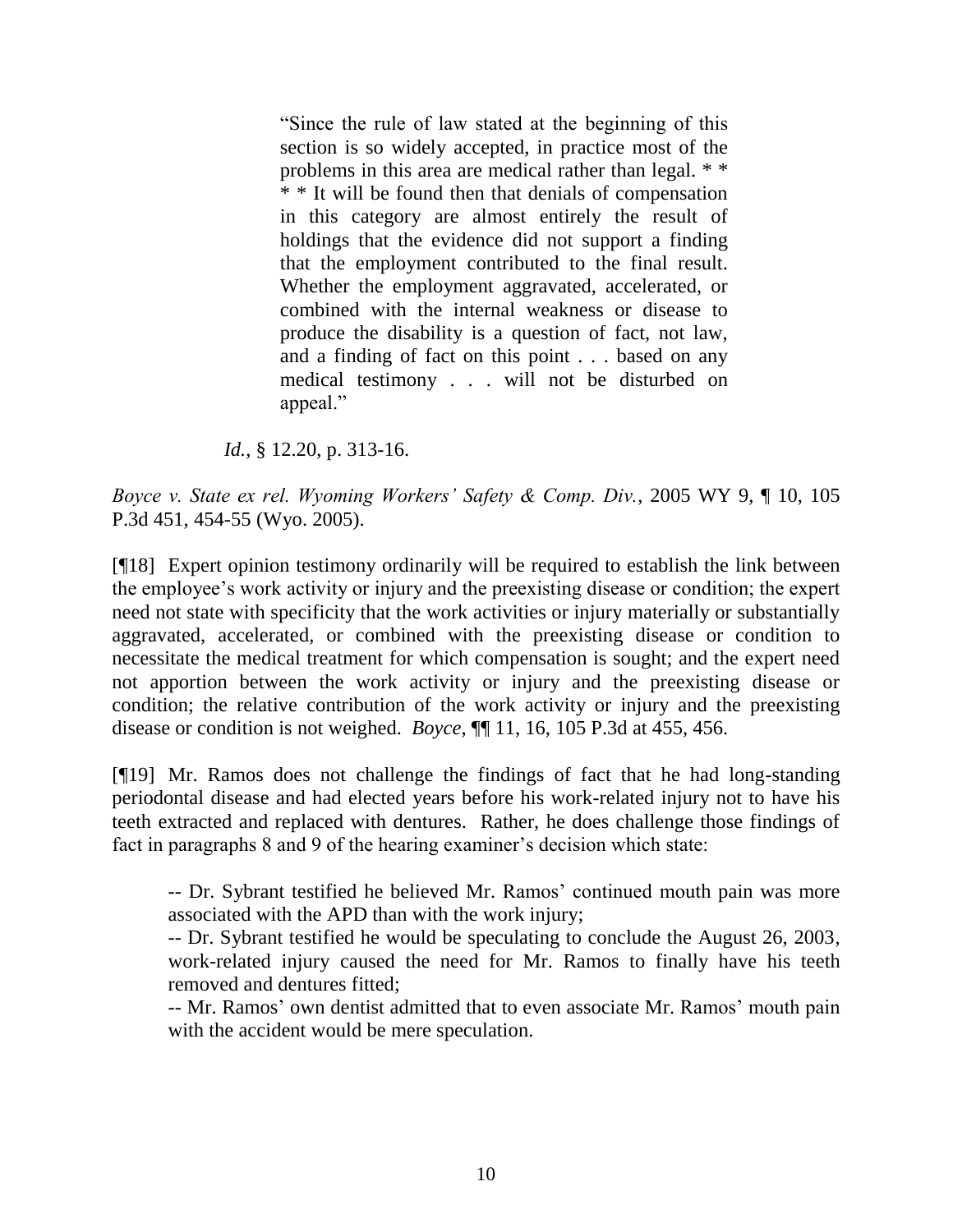[¶20] Moreover, Mr. Ramos challenges the hearing examiner's findings of fact for what has been omitted from them when one reviews the whole record. In this regard, he points to the following undisputed evidence:

-- before the work injury, even with his advanced periodontal disease, his jaw structure was normal, he had no problems being able to open his mouth, he had no difficulty eating steak or jerky, he had no problem talking, and he rarely had headaches;

-- as a result of the work injury and before Dr. Sybrant evaluated his mouth and jaw, he could not open his mouth and jaw, he felt severe pain in the right facial and jaw area, and he could eat only soft "liquidy" food;

-- after Dr. Sybrant's dental treatment, he feels pretty good and he can eat solid foods again with the exception of jerky, his face and jaw do not hurt as much, he has fewer headaches, and he has no problem opening his mouth and jaw and chewing;

-- the only point on which Dr. Sybrant testified he would be speculating was, in answer to the Division counsel's question, it would be speculating to say that the work injury caused "more of this problem" which was referring to the advanced periodontal disease;

-- Dr. Sybrant's notes, records, and testimony established that while Mr. Ramos' advanced periodontal disease was at least a contributing factor in the amount of Mr. Ramos' discomfort and pain, his pain symptoms were somewhat limited to the right-hand side of his face where he sustained some damage from the work injury; Dr. Sybrant determined that Mr. Ramos had advanced periodontal disease and also temporomandibular dysfunction (TMD); Dr. Sybrant explained to Mr. Ramos how TMD is treated; to treat TMD, a stable introral environment is required and Mr. Ramos did not have that because of his advanced periodontal disease; treatment for TMD entails careful determination of the proper bite relationship; to correct Mr. Ramos' dental problems and stabilize his TMD symptoms, Dr. Sybrant would extract Mr. Ramos' teeth, determine the best bite for correction of his TMD symptoms and incorporate that into the dentures; Dr. Sybrant's hope was to correct both the dental problems and the TMD simultaneously to stabilize the jaw and give more support for the jaw joint mechanism where he was getting a lot of his pain; Dr. Sybrant could not have treated Mr. Ramos' jaw injury without treating him for the periodontal disease; replacing Mr. Ramos' teeth with dentures would treat the disease and also help with the jaw joint problem in allowing him to open his mouth; the dentures gave Mr. Ramos a more stable bite structure which took stress off the upper right side jaw joint area where he had damage; Dr. Sybrant's hope was that taking care of the teeth which had to be replaced anyway would give more joint stability and, thereby, take stress off the mechanism where the injury was located.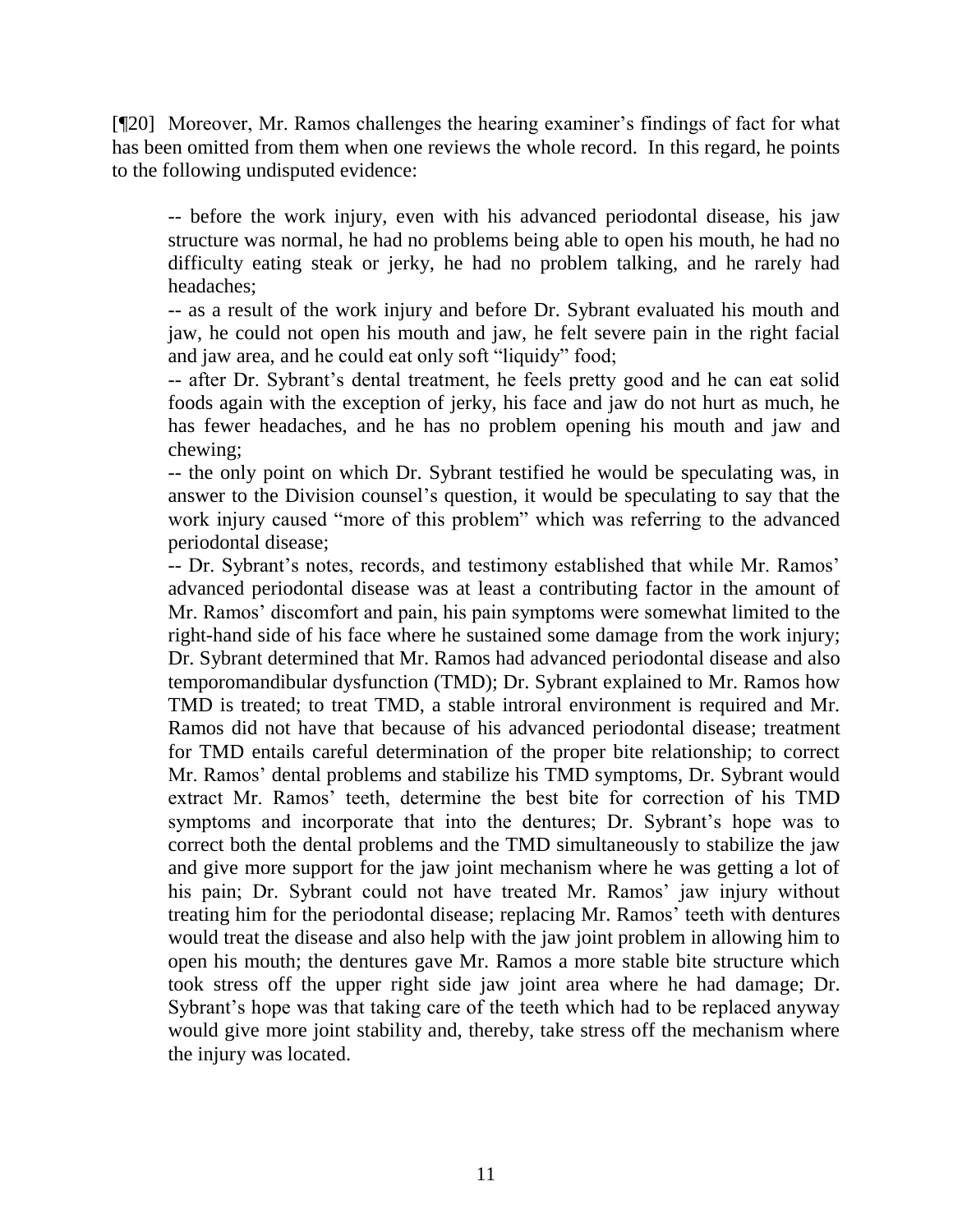[¶21] Countering Mr. Ramos' contentions, the Division asserts that substantial evidence supports the hearing examiner's decision that Mr. Ramos' long-standing preexisting periodontal disease, not the work-related injury, was the reason for Dr. Sybrant's dental treatment. In particular, the Division claims that, according to Dr. Sybrant, Mr. Ramos' periodontal disease caused his pain and it would be speculation to say his work-related injury caused more of the periodontal problem.

[¶22] Based upon a thorough review of the entire record and applying the applicable standard of review, we agree with Mr. Ramos' contentions and, accordingly, hold that the hearing examiner's decision was arbitrary and capricious and not in accordance with the law. With respect to paragraph 8 of the hearing examiner's findings of fact, Dr. Sybrant did not testify that Mr. Ramos' mouth pain was more associated with his periodontal disease than with his work-related injury. Dr. Sybrant did testify that Mr. Ramos had pain all the time in the upper right side teeth, his right face was tender under the eye, he had right side headaches, a lot of his pain was due to the periodontal disease infection, his symptoms were somewhat limited to the right side of his face where he had had some damage from the work-related accident, the periodontal disease was at least a contributing factor in his discomfort, and the substantial work-related injury of fractured facial bones is connected very closely to the periodontal disease. In Dr. Sybrant's testimony, we do not see an opinion that the pain was more associated with the periodontal disease than the work-related injury. It is clear the pain was associated with both.

[¶23] Again with respect to paragraph 8 of the hearing examiner's findings of fact, Dr. Sybrant did not testify that he would be speculating to conclude that the work-related injury caused the need for Mr. Ramos to finally have his teeth removed and dentures fitted. Our careful reading of Dr. Sybrant's testimony, notes, and records reveals no such statement. The only instance in which Dr. Sybrant's testimony is associated with the term "speculation" appears in his affirmative answer to the Division counsel's question that it would be speculating to say that the work-related injury caused more of the periodontal problem.

[¶24] Importantly, Dr. Sybrant did connect the work-related injury to the dental treatment when he testified that Mr. Ramos had both periodontal disease and a TMD jaw problem and Dr. Sybrant would extract his teeth and fit him for dentures to correct the dental problems and stabilize his TMD symptoms. Dr. Sybrant testified that he could not have treated Mr. Ramos' jaw injury without treating his periodontal disease. He testified that extracting the teeth and fitting dentures would treat the disease and help the jaw joint problem allowing him to open his mouth; the dentures stabilized his bite structure which in turn took stress off the upper right side jaw joint area where the work-related injury damage was located.